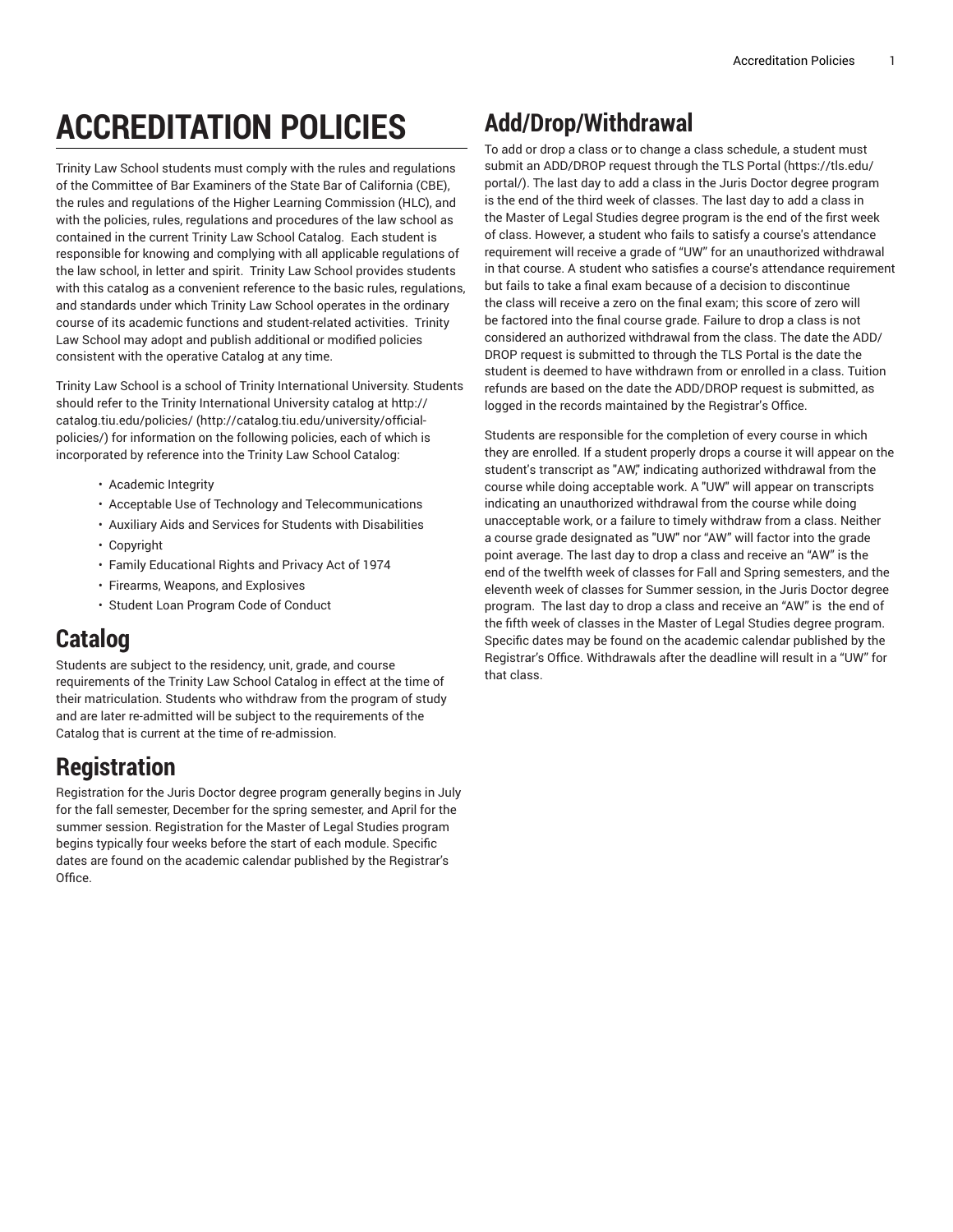# **Leaves of Absence and Withdrawal from the Law School**

### **A Leave of Absence**

A student in the Juris Doctor program may request a leave of absence for up to two semesters. To obtain a leave of absence the student must request a leave via the TLS [Portal](https://tls.edu/portal/) (<https://tls.edu/portal/>) prior to withdrawal. In calculating the duration of a leave of absence, the first semester of a leave of absence is the semester or term in which the leave of absence is requested, even if the student attended classes for part of that semester or term. Students in the Juris Doctor degree program on academic probation cannot obtain a leave of absence after the twelfth week of the Fall or Spring semesters, or after the eleventh week of the Summer session, in which they are on probation.

Students taking the Juris Doctor Flex Academic Support Classes do not have the option to request a leave of absence. Permanent withdrawal will result through a failure to register for classes or through a student's withdrawal from classes. Students wishing to return after a permanent withdrawal must seek re-admission through the Admissions Office.

#### **A Permanent Withdrawal**

A permanent withdrawal occurs when a student leaves Trinity Law School at any time after registration and does not intend to complete the current semester and does not wish to return in any subsequent semester. Failure to register for classes without seeking a leave of absence will also constitute a permanent withdrawal. Students wishing to return to Trinity Law School after a permanent withdrawal must seek re-admission through the Admissions Office. Re-admitted students are subject to the Catalog requirements that are current at the time of their re-enrollment.

Students who withdraw or are deemed withdrawn while on probation are likely to have re-admission denied except under unusually compelling circumstances.

# **Privacy and Confidentiality**

Trinity Law School does not disclose to any outside person or entity any information about individual students such as social security number, grades, grade point average, class schedule, race, sex, religion and national origin, without the student's prior consent, unless required by law (including statutes, government regulations, court orders, and the Committee of Bar Examiners of The State Bar of California), accrediting agencies, or emergency. Trinity Law School may release directory information, which includes: the student's name, address, telephone listing, date and place of birth, major field of study, participation in officially recognized activities, dates of attendance, degrees and awards received, and the most recent previous educational agency or institution attended by the student. Students may request in writing that all or part of their directory information be withheld. Students have the right to inspect and review their educational records and request the records be corrected if they feel the records are incorrect.

By accepting admission to and/or taking any classes at Trinity Law School, each student (and their parents/guardians if the student is under 18):

- 1. Authorizes Trinity Law School and its employees, agents, and contractors to use, copy, modify, publish, display, broadcast, and distribute
	- a. The student's name, voice, and likeness,
	- b. Photographs, images, and video and sound recordings of the student, and
	- c. The city, state or province, and country where the student lives (together, the "Materials");
- 2. Waives any right to inspect or approve Trinity Law School's use of the Materials and also waives any right to royalties or other payment for the use of the Materials; and
- 3. Releases Trinity Law School, its employees, agents, contractors, and their successors and assigns from any claim or liability, whether known or unknown, resulting from use of the Materials, including but not limited to, claims for violation of publicity rights, privacy rights, defamation, and copyright infringement.

#### **Change of Address**

Changes of student mailing addresses, email addresses, and telephone numbers must be updated on the TLS [Portal](https://tls.edu/portal/) (<https://tls.edu/portal/>) within five days of the change. Notices from Trinity Law School will be sent to the student's TIU email address. Students are expected to check their TIU email accounts daily for school communication and course updates. Certain notices will be sent to the contact information on record. The school relies on accurate contact information from students in order to inform students of important information.

### **Campus Facilities**

The campus is open Monday – Friday, 8:00 a.m. – 11:00 p.m. The campus is closed on Saturdays and Sundays, with the exception of when classes are specifically held on Saturdays.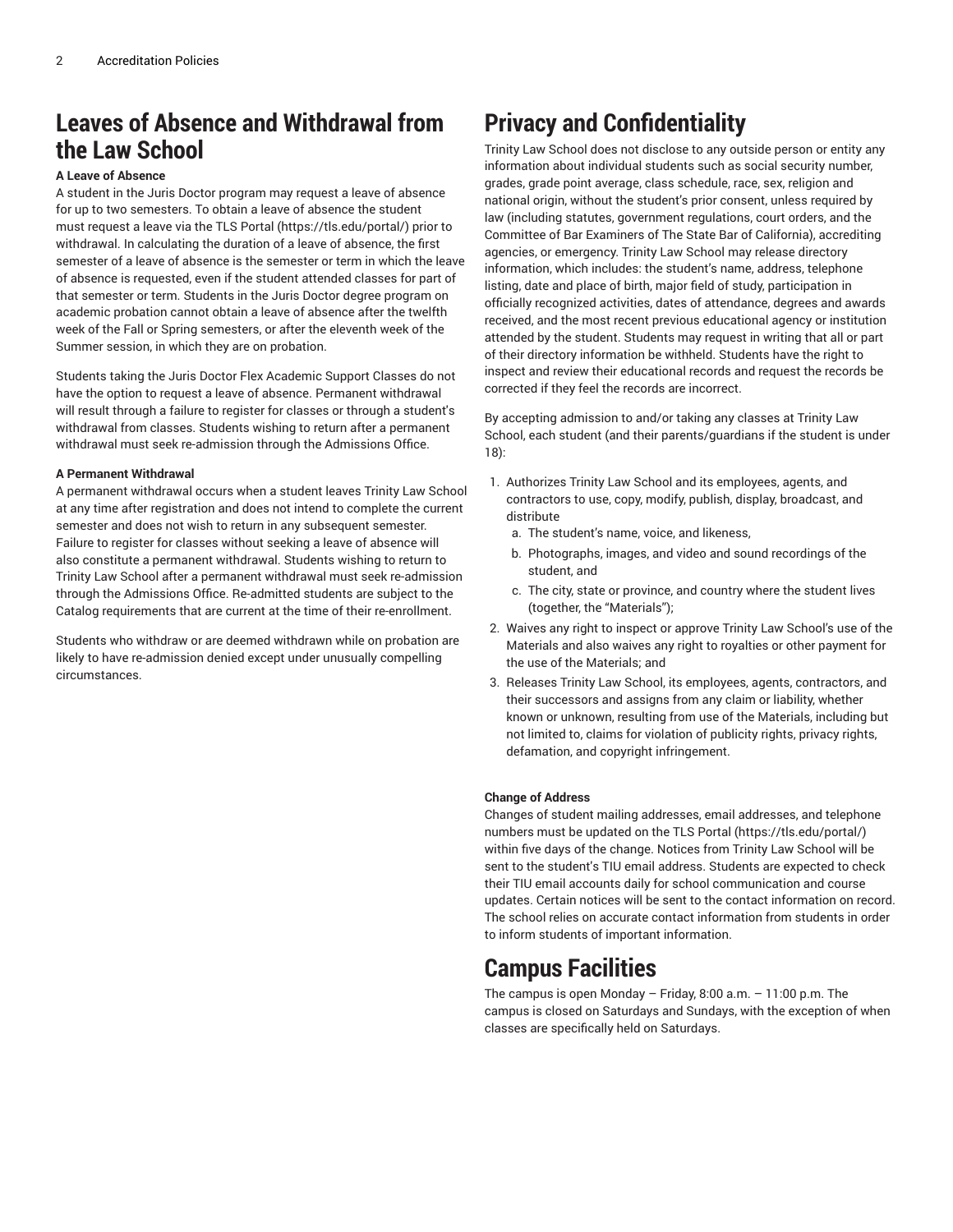# **Formal Student Complaint Policy**

Trinity Law School, as part of Trinity International University, in accordance with the federal compliance policy, keeps a record of formal student complaints. Students who have a complaint should make the complaint known to the Registrar. In the event that the complaint is not resolved, the student may choose to submit a formal complaint to one of the following offices: Law Faculty Senate, Dean of the Law School, Provost of the University, or the President of the University. The complaint must be dated, written and signed. Upon receipt of the formal complaint, the person to whom the complaint is addressed will initiate the Student Complaint Tracking Form, which records the nature of the complaint, the steps taken by the institution to resolve the complaint, the institution's final decision regarding the complaint, and other external action initiated by the student to resolve the complaint.

Information regarding student complaints is accessible to members of the Higher Learning Commission (HLC) evaluation team. A student's privacy will be protected by removing the names of individuals involved unless the student has given permission for the release of the student's name.

### **Grievance Procedure for Discriminatory and Sexual Harassment Complaints**

It is the policy of Trinity Law School not to discriminate on the basis of age, disability, color, national origin, race, or sex in student admission and recruitment, educational policies, scholarship and loan programs, employment, and school-administered programs in accordance with applicable laws. It is Trinity Law School's intent to comply with both the letter and the spirit of Title IX of the 1972 Education Amendments, of Title VI of the Civil Rights Act of1964, of Section SOL of the Rehabilitation Act of 1973, and of all equal opportunity laws and regulations. In compliance with these provisions, we have established a set grievance procedure to be followed should a discriminatory or harassment situation occur. The Registrar's Office has available for all students a written copy of the official grievance procedures to be followed and will be glad to assist students having questions or concerns regarding such matters.

#### **Purpose and Policy**

The policy and procedures hereunder have been developed by the administration and faculty of the law school. The basic purpose described herein is to resolve problems in a fair and equitable manner respecting the rights of all parties. Trinity Law School maintains equality of opportunity in legal education in admission and retention of students without discrimination or segregation on grounds of race, color, religion, national origin, sex, age, marital status, disability, or sexual orientation except insofar as such action is protected by the U.S. and or California Constitutions.

#### **Procedure**

A Trinity Law School student may allege discrimination based on any one or more of the following: race, color, religion, national origin, sex, age, marital status, disability, or sexual orientation except insofar as such action is protected by the U.S. and or California Constitutions.

There are two methods of resolving matters involving charges of discrimination:

- 1. Informal
- 2. Formal

For the informal process, any complainant may provide a discrimination complaint to any faculty or staff member. No record of informal complaint(s) will be made in either student or employee complainant files.

For the formal process, the Registrar must be notified by an aggrieved party in writing within 180 days of the alleged discriminatory act. The complainant is urged to file a complaint soon after the alleged discriminatory act to facilitate the gathering and preservation of testimony from witnesses and/or other relevant evidence. Anonymous requests will not be processed. The following steps will be followed for all formal complaints:

- The Dean shall appoint a member of the California Bar to serve as a mediator. It shall be the mediator's responsibility to process the complaint and attempt to resolve the issue in a fair and equitable manner.
- The hearing shall be promptly held, no later than thirty days after the filing of the complaint. The person against whom the formal complaint is filed shall have notice within five calendar days of its filing and shall have no less than ten-calendar day's notice of the hearing date, time and location.
- Persons against whom the formal complaint is filed shall have the right to cross-examine any witnesses called and to present witnesses on their own behalf.
- The complainants shall have the right to be present throughout the hearing, and to present their evidence, including questioning witnesses called on behalf of the person against whom the complaint is filed.
- The findings of any hearing and the remedy therefore, if any, shall be reported in writing. Copies of the mediator's report will be sent to the complainant, the person against whom the formal complaint is filed, the Registrar and the Dean within five working days.
- The Dean or other appropriate official shall be responsible for implementing the findings. The proceedings will be documented in accordance with the law school policy.
- If students have a discrimination complaint against the Dean of the Law School, they may file a formal complaint with the Provost of the University.

#### **Reporting Procedure for Sexual Harassment**

If the perpetrator is a student, follow the procedures outlined in the Disciplinary Procedures for the Standards of Conduct and Honor Code. If the perpetrator is an employee or faculty member of Trinity Law School, follow the same procedure as outlined in the Grievance Procedure for Discriminatory and Sexual Harassment Complaints policy. If the perpetrator is not in the above categories, notify security and/or the police if necessary.

#### **Sexual Assault**

Under state law, Trinity Law School is required to provide certain information concerning sexual assault. The following information and procedures apply only to students, faculty and staff who are victims of, or witnesses to, sexual assault or other crimes committed at or upon the grounds or facilities of Trinity Law School. Any sexual assault must be reported to the police and emergency services authorities immediately. Telephone 911 (or 9-911 with an on-campus phone) using any available telephone. Give the authorities the following information:

- 1. Your name;
- 2. Your telephone number (i.e. the telephone number at which authorities can reach you at a later time);